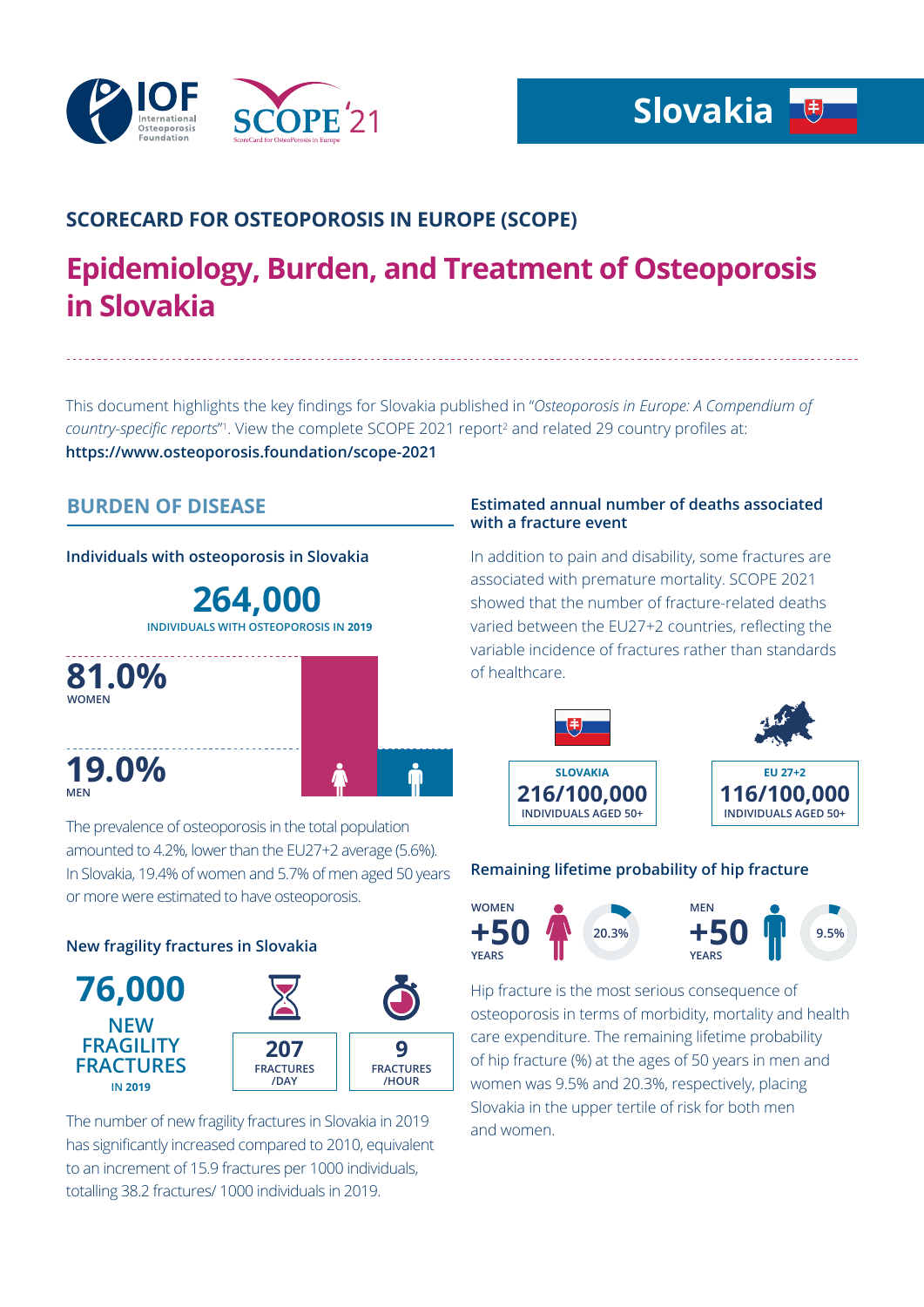### **Projected increase in the number of fragility fractures**





**2034**

Age is an important risk factor for fractures. The population aged 50 years or more is projected to increase by 20.2% between 2019 and 2034, significantly above the EU27+2 average of 11.4%. The increases in men and women aged 75 years or more are even more marked; 88.8% for men; 58.8% for women. Accordingly, the number and burden of fragility fractures are likely to increase.

#### **Healthcare cost of osteoporotic fractures**

The cost of osteoporotic fractures in Slovakia accounted for approximately 3.1% of healthcare spending (i.e., €193.6 million out of €5.8 billion in 2019), close to the EU27+2 average of 3.5%.

| Type of costs                                                                           |                |
|-----------------------------------------------------------------------------------------|----------------|
| Direct cost of incident fractures                                                       | €135.2 million |
| Ongoing cost resulting from fractures<br>in previous years (long-term disability costs) | €41.7 million  |
| Cost of pharmacological intervention<br>(assessment & treatment)                        | €16.7 million  |
| <b>Total direct cost</b><br>(excluding the value of OALYs* lost)                        | €193.6 million |

\*QALYs: Quality-Adjusted Life-Year – a multidimensional outcome measure that incorporates both the Quality (health-related) and Quantity (length) of life

In 2019, the average direct cost of osteoporotic fractures in Slovakia was €35.6/person, while in 2010 the average was €22.1/person (increase of 61%).

The 2019 data ranked Slovakia in 22<sup>nd</sup> place in terms of highest cost of osteoporotic fractures per capita in the surveyed 29 countries.

**THE NUMBER OF FRAGILITY FRACTURES IN SLOVAKIA IS EXPECTED TO INCREASE BY MORE THAN 33% BETWEEN 2019 AND 2034, WITH A SUBSTANTIAL IMPACT ON THE HEALTHCARE BUDGET**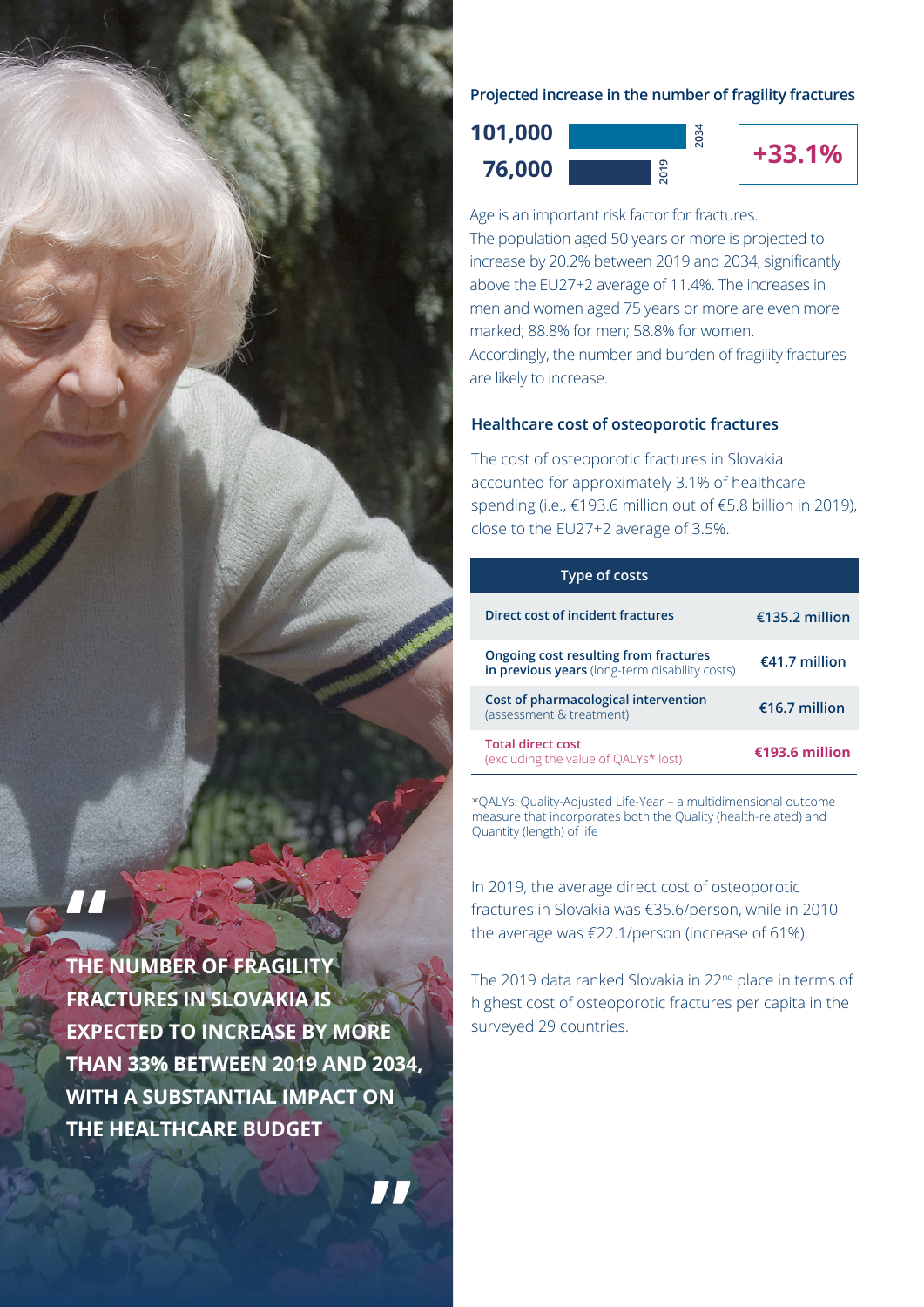# **POLICY FRAMEWORK**

Documentation of the burden of disease is an essential prerequisite to determine if the resources are appropriately allocated in accordance with the country's policy framework for the diagnosis and treatment of the disease.

## **Key measures of policy framework for osteoporosis in Slovakia**

| Measure                                                  | Estimate                                        |
|----------------------------------------------------------|-------------------------------------------------|
| <b>Established national fracture</b><br>registries       | Yes                                             |
| Osteoporosis recognised as<br>a specialty                | Yes                                             |
| <b>Osteoporosis primarily</b><br>managed in primary care | <b>No</b>                                       |
| Other specialties involved in<br>osteoporosis care       | Rheumatology,<br>Orthopaedics,<br>Endocrinology |
| Advocacy areas covered by<br>patient organisations       | Policy, Capacity, Peer support                  |

High quality of national data on hip fracture rates have been identified in Slovakia. Data are collected on a national basis and include only hip fracture data.

In Slovakia, osteoporosis and metabolic bone disease are recognised specialties. Osteoporosis is recognised as a component of specialty training.

Advocacy by patient organisations can fall into four categories: policy, capacity building and education, peer support, research and development.

For Slovakia, three of these advocacy areas (policy, capacity, peer support) were covered by a patient organisation.

# **SERVICE PROVISION**

The provision of medical services for osteoporosis was reviewed with certain key components, including reimbursement elements which may impair the delivery of healthcare.

### **Service provision for osteoporosis in Slovakia**



Twelve out of 27 countries offered full reimbursement for osteoporosis medications. Slovakia offered 90% reimbursement depending on the prescribed treatment.

The number of DXA units expressed per million of the general population amounted to 30.2 which puts Slovakia in 2nd place among the EU27+2.

In Slovakia, the estimated average waiting time for DXA amounted to 18 days (16<sup>th</sup> rank). The reimbursement for DXA was unconditional.

National fracture risk assessment models such as FRAX® were available in Slovakia, as well as guidance on the use of fracture risk assessment within national guidelines.

Guidelines for the management of osteoporosis were available with a focus on different specificities; postmenopausal women, osteoporosis in men, secondary osteoporosis including glucocorticoid-induced osteoporosis.

Fracture Liaison Services (FLS), also known as post-fracture care coordination programmes and care manager programmes were reported for 1-10% of hospitals in Slovakia.

Slovakia was one of the few countries with national quality indicators available to measure the quality of care provided to patients with osteoporosis or associated fractures.